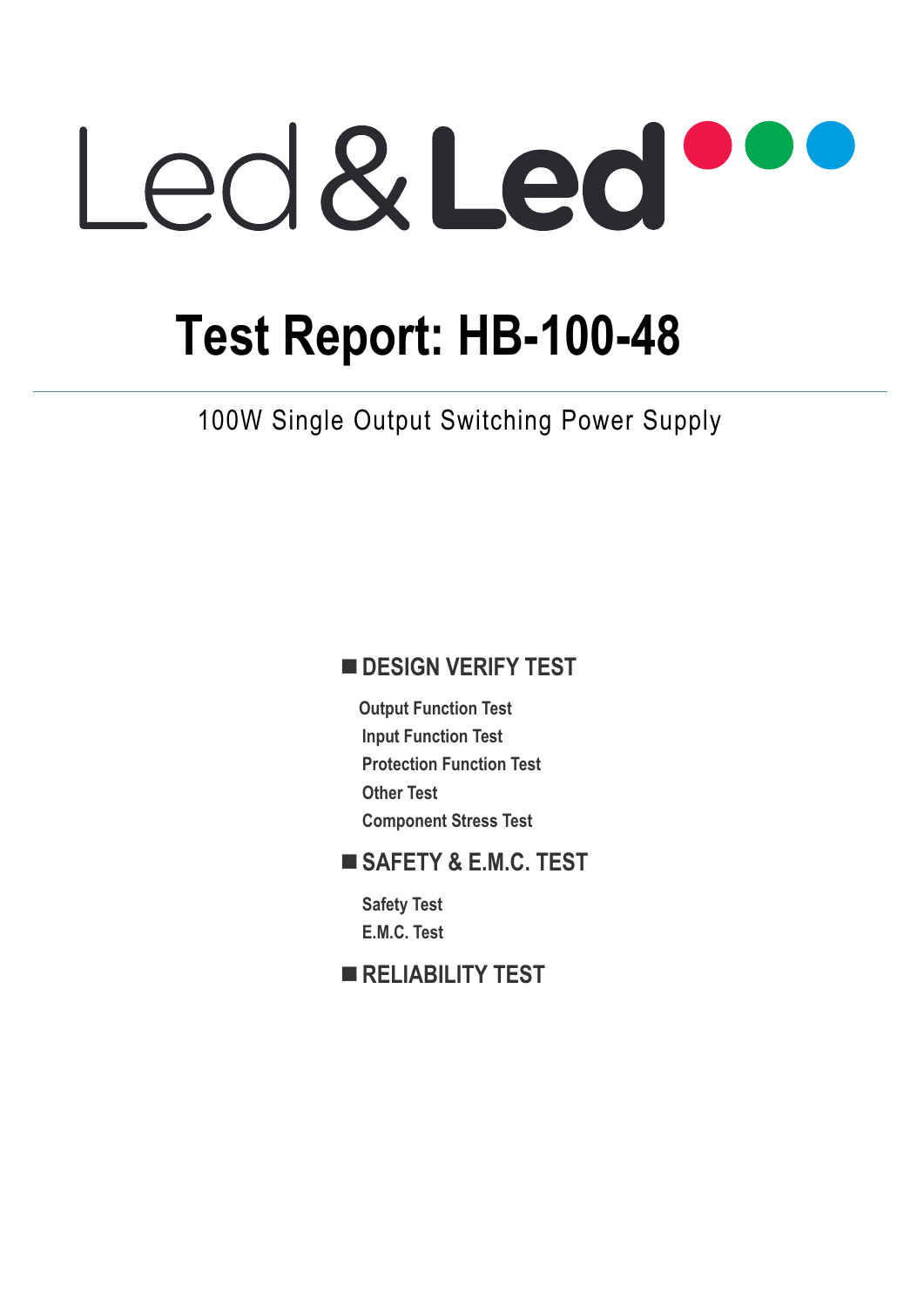#### **4DESIGN VERIFY TEST**

#### **OUTPUT FUNCTION TEST**

| <b>NO</b>      | <b>TEST ITEM</b>                   | <b>SPECICATION</b>                            | <b>TEST CONDITION</b>                                                                                               | <b>RESULT</b>                                        | <b>VERDICT</b> |
|----------------|------------------------------------|-----------------------------------------------|---------------------------------------------------------------------------------------------------------------------|------------------------------------------------------|----------------|
| $\mathbf{1}$   | <b>RIPPLE &amp; NOISE</b>          | V1: 200 mVp-p (Max)                           | I/P: 230 VAC<br>O/P:FULL LOAD<br>Ta: $25^{\circ}$ C                                                                 | V1:40.8<br>mVp-p (Max)                               | ${\sf P}$      |
| $\overline{2}$ | OUTPUT VOLTAGE<br>ADJUST RANGE     | CH1: 43V~53 V                                 | I/P: 230 VAC<br>I/P:115VAC<br>O/P:MIN LOAD<br>Ta: $25^{\circ}$ C                                                    | 41.68 V~54.24 V /230VAC<br>41.68 V~51.24 V/115VAC    | ${\sf P}$      |
| 3              | <b>CURRENT ADJ RANGE</b>           | $1.25A - 2A$                                  | I/P: 230 VAC<br>O/P:FULL LOAD<br>Ta: $25^{\circ}$ C                                                                 | $0.682$ A~ 2.987 A                                   | P              |
| $\overline{4}$ | <b>CONSTANT CURRENT REGION</b>     | 24V~48V                                       | I/P: 230 VAC<br>O/P:CV MODE<br>Ta: $25^{\circ}$ C                                                                   | O/P=24V: 2.598<br>$\mathsf{A}$<br>O/P=47V: 2.60<br>A | ${\sf P}$      |
| 5              | <b>OUTPUT VOLTAGE</b><br>TOLERANCE | V1: $-1\% \sim 1\%$ (Max)                     | I/P: 100 VAC /305VAC<br>O/P:FULL/ 0 % LOAD<br>Ta: $25^{\circ}$ C                                                    | $V1: -0.02$ %~ 0.02 %                                | P              |
| $6\phantom{1}$ | <b>LINE REGULATION</b>             | V1: - 0.5% ~ 0.5 % (Max)                      | I/P:100 VAC ~305 VAC<br>O/P:FULL LOAD<br>Ta: $25^{\circ}$ C                                                         | $V1: 0$ % 0 %                                        | ${\sf P}$      |
| $\overline{7}$ | <b>LOAD REGULATION</b>             | $V1: -0.5\% \sim 0.5\%$ (Max)                 | I/P: 230 VAC<br>O/P:FULL ~MIN LOAD<br>Ta: $25^{\circ}$ C                                                            | $V1: -0.02$<br>$\%$ ~ 0.02 %                         | P              |
| 8              | SET UP TIME                        | 230VAC/2500 ms (Max)<br>115VAC/ 2500 ms (Max) | I/P: 230 VAC<br>I/P: 115 VAC<br>O/P:FULL LOAD<br>Ta: $25^{\circ}$ C                                                 | 230VAC/ 880<br>ms<br>115 VAC/ 1760<br>ms             | ${\sf P}$      |
| 9              | <b>RISE TIME</b>                   | 230VAC/ 50 ms (Max)<br>115VAC/ 50 ms (Max)    | I/P: 230 VAC<br>I/P: 115 VAC<br>O/P:FULL LOAD<br>Ta: $25^{\circ}$ C                                                 | 230VAC/ 9.7<br>ms<br>115 VAC/ 9.7<br>ms              | P              |
| 10             | <b>HOLD UP TIME</b>                | 230VAC/ 16 ms (Typ)<br>115VAC/ 16 ms (Typ)    | I/P: 230 VAC<br>I/P: 115 VAC<br>O/P:FULL LOAD<br>Ta: $25^{\circ}$ C                                                 | 230VAC/<br>24<br>ms<br>115 VAC/<br>26<br>ms          | ${\sf P}$      |
| 11             | OVER/UNDERSHOOT TEST               | $< +5\%$                                      | I/P: 230 VAC<br>O/P:FULL LOAD<br>Ta: $25^{\circ}$ C                                                                 | TEST < 5<br>%                                        | P              |
| 12             | DYNAMIC LOAD                       | V1:4800 mVp-p                                 | I/P: 230 VAC<br>O/P:(1)FULL /Min LOAD<br>90%DUTY/1KHZ<br>(2) FULL / Min LOAD<br>90%DUTY/120HZ<br>Ta: $25^{\circ}$ C | 368 mVp-p<br>2280 mVp-p                              | P              |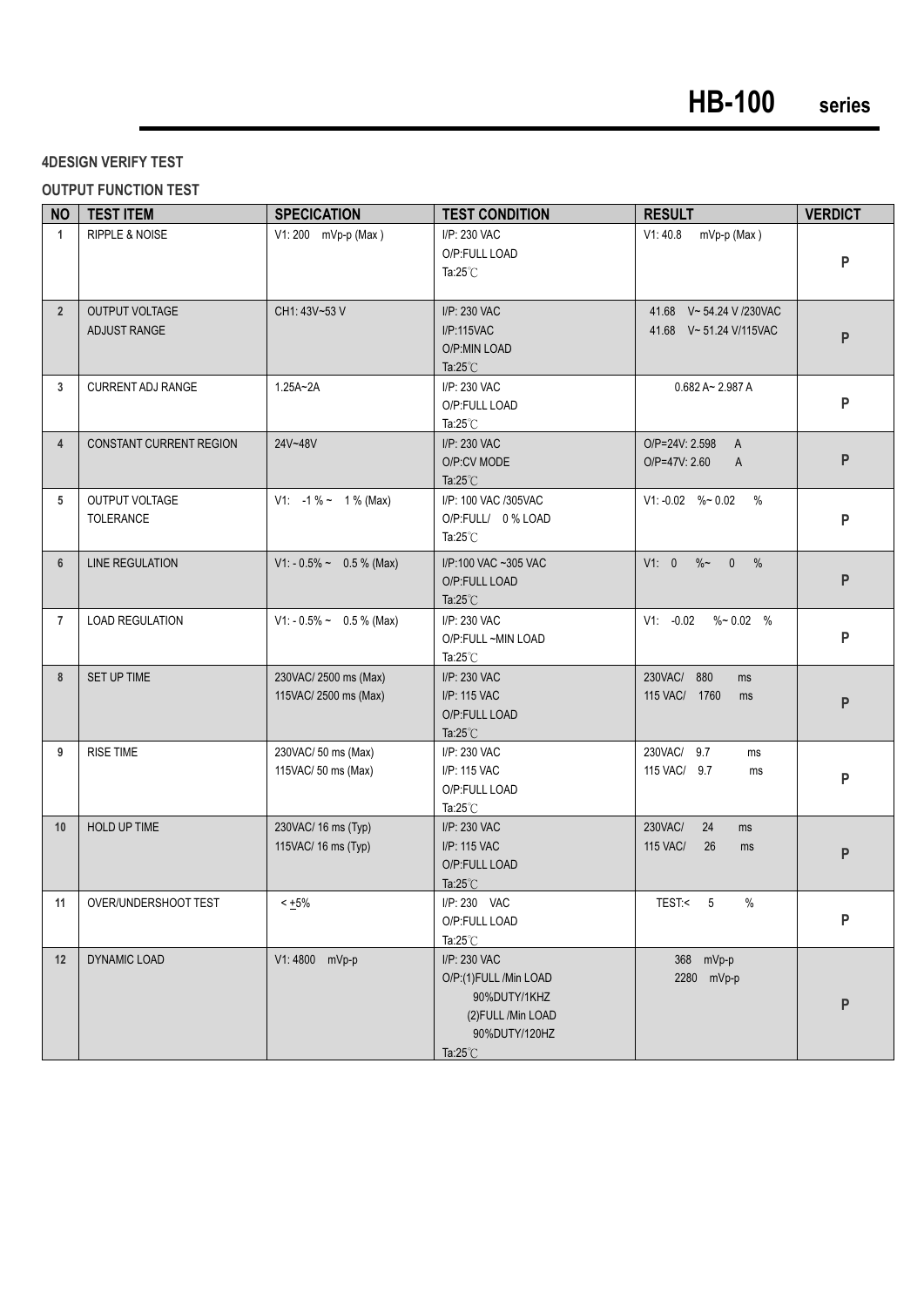# **HB-100 series**

| (B Type only) |                | *Reference resistance value for output current adjustment (Typical)<br>Resistance |               |               |               |               |                      |               |                      |               |               |                 |                |
|---------------|----------------|-----------------------------------------------------------------------------------|---------------|---------------|---------------|---------------|----------------------|---------------|----------------------|---------------|---------------|-----------------|----------------|
|               |                | value                                                                             | <b>10K</b>    | 20K           | 30K           | 40K           | <b>50K</b>           | 60K           | 70K                  | <b>80K</b>    | 90K           | 100K            |                |
|               |                | Output<br>current                                                                 | 10%           | 20%           | 30%           | 40%           | 50%                  | 60%           | 70%                  | 80%           | 90%           | 100%            |                |
|               |                | $*1 \sim 10V$ dimming function for output current adjustment (Typical)            |               |               |               |               |                      |               |                      |               |               |                 |                |
|               |                | Dimming<br>value                                                                  | 1V            | 2V            | 3V            | 4V            | 5V                   | 6V            | 7V                   | 8V            | 9V            | 10 <sub>V</sub> |                |
|               |                | Output<br>current                                                                 | 10%           | 20%           | 30%           | 40%           | 50%                  | 60%           | 70%                  | 80%           | 90%           | 100%            |                |
|               |                | *10V PWM signal for output current adjustment (Typical)                           |               |               |               |               |                      |               |                      |               |               |                 |                |
|               |                | Duty value                                                                        | 10%           | 20%           | 30%           | 40%           | 50%                  | 60%           | 70%                  | 80%           | 90%           | 100%            |                |
|               |                | Output<br>current                                                                 | 10%           | 20%           | 30%           | 40%           | 50%                  | 60%           | 70%                  | 80%           | 90%           | 100%            |                |
|               |                |                                                                                   |               |               |               |               |                      |               |                      |               |               |                 |                |
|               | 1              | TEST RESULT: $I/P$ : 230 VAC ; Ta : 25 °C<br>Resistance<br>value<br>Output        | 10K<br>0.219A | 20K<br>0.415A | 30K<br>0.616A | 40K<br>0.825A | <b>50K</b><br>1.012A | 60K<br>1.201A | <b>70K</b><br>1.377A | 80K<br>1.595A | 90K<br>1.798A |                 | 100K<br>1.996A |
|               |                | current<br>%                                                                      | 10.95%        | 20.75%        | 30.80%        | 41.25%        | 50.60%               | 60.05%        | 68.85%               | 79.75%        | 89.90%        |                 | 99.80%         |
|               |                | Dimming<br>value                                                                  | 1V            | 2V            | 3V            | 4V            | 5V                   | 6V            | 7V                   | 8V            | 9V            |                 | 10V            |
|               | $\overline{2}$ | Output<br>current                                                                 | 0.219A        | 0.413A        | 0.605A        | 0.801A        | 1.002A               | 1.204A        | 1.403A               | 1.602A        | 1.795A        |                 | 1.994A         |
|               |                | %                                                                                 | 10.95%        | 20.65%        | 30.25%        | 40.05%        | 50.10%               | 60.20%        | 70.15%               | 80.10%        | 89.75%        |                 | 99.70%         |
|               |                | Duty<br>value                                                                     | 10%           | 20%           | 30%           | 40%           | 50%                  | 60%           | 70%                  | 80%           | 90%           |                 | 100%           |
|               | 3              | Output<br>current                                                                 | 0.240A        | 0.434A        | 0.628A        | 0.824A        | 1.024A               | 1.226A        | 1.424A               | 1.622A        | 1.821A        |                 | 2.017A         |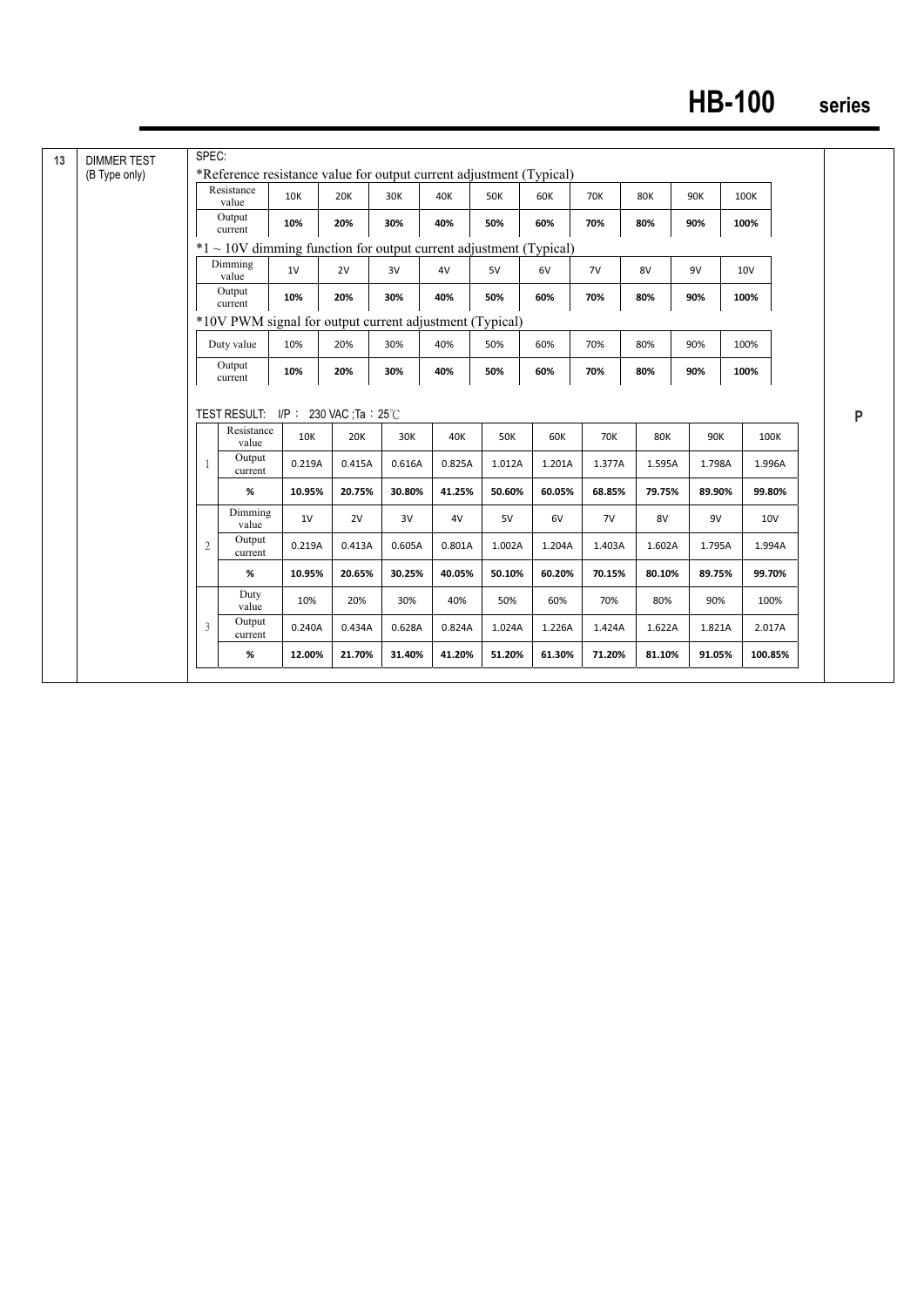#### **INPUT FUNCTION TEST**

| <b>NO</b>               | <b>TEST ITEM</b>             | <b>SPECICATION</b>                                                                           | <b>TEST CONDITION</b>                                                                                                            | <b>RESULT</b>                                                              | <b>VERDICT</b> |
|-------------------------|------------------------------|----------------------------------------------------------------------------------------------|----------------------------------------------------------------------------------------------------------------------------------|----------------------------------------------------------------------------|----------------|
| $\mathbf{1}$            | <b>INPUT VOLTAGE RANGE</b>   | 90VAC~305 VAC                                                                                | I/P:TESTING<br>O/P:FULL LOAD<br>Ta: $25^{\circ}$ C<br>$I/P$ :                                                                    | 79 V~305V<br>TEST: OK                                                      |                |
|                         |                              |                                                                                              | (1) LOW-LINE-3V=87 V<br>(2) HIGH-LINE=305 V<br>O/P:FULL/MIN LOAD<br>ON: 30 Sec. OFF: 30 Sec 10MIN<br>(AC POWER ON/OFF NO DAMAGE) |                                                                            | P              |
| $\overline{2}$          | <b>INPUT FREQUENCY RANGE</b> | 47HZ ~63 HZ<br>NO DAMAGE OSC                                                                 | I/P: 100 VAC ~305VAC<br>O/P:FULL~MIN LOAD<br>Ta: $25^{\circ}$ C                                                                  | <b>OK</b>                                                                  | P              |
| $\overline{3}$          | POWER FACTOR                 | 0.95/230 VAC FULL LOAD (TYP)<br>0.98/115 VAC FULL LOAD (TYP)<br>0.93/277 VAC FULL LOAD (TYP) | I/P: 230 VAC<br>I/P: 115 VAC<br>I/P: 277 VAC<br>O/P:FULL LOAD<br>Ta: $25^{\circ}$ C                                              | PF=0.960/230V/100%LOAD<br>PF=0.997/115V/100%LOAD<br>PF=0.935/277V/100%LOAD | P              |
| $\overline{\mathbf{4}}$ | <b>EFFICIENCY</b>            | 93% (TYP)                                                                                    | I/P: 230 VAC<br>O/P:FULL LOAD<br>Ta: $25^{\circ}$ C                                                                              | 93.1 %                                                                     | P              |
| 5                       | <b>INPUT CURRENT</b>         | 277V / 0.5 A<br>230 V/0.55 A<br>115 V/ 1.2 A                                                 | I/P: 277 VAC<br>I/P: 230 VAC<br>I/P: 115 VAC<br>O/P:FULL LOAD<br>Ta: $25^{\circ}$ C                                              | $I = 0.42$ A/277VAC<br>$I = 0.47$ A/230VAC<br>$I = 0.95$ A/115VAC          | P              |
| 6                       | <b>INRUSH CURRENT</b>        | 230 V/ 75A (Typ)<br><b>COLD START</b>                                                        | I/P: 230 VAC<br>O/P:FULL LOAD<br>Ta: $25^{\circ}$ C                                                                              | $1 = 46$<br>A/230VAC                                                       | P              |

#### **PROTECTION FUNCTION TEST**

| <b>NO</b>      | <b>TEST ITEM</b>               | <b>SPECICATION</b>                        | <b>TEST CONDITION</b>                                                                  | <b>RESULT</b>                                                                                                                                   | <b>VERDICT</b> |
|----------------|--------------------------------|-------------------------------------------|----------------------------------------------------------------------------------------|-------------------------------------------------------------------------------------------------------------------------------------------------|----------------|
| 1              | OVER LOAD PROTECTION           | 95 %~106 %                                | I/P: 305VAC<br>I/P: 230 VAC<br>I/P: 100 VAC<br>O/P:TESTING<br>Ta: $25^{\circ}$ C       | 102<br>%/305VAC<br>%/230VAC<br>102<br>102 %//100VAC<br>Constant current limiting, recovers<br>automatically after fault condition is<br>removed | P              |
| $\overline{2}$ | <b>OVER VOLTAGE PROTECTION</b> | V1: 54V~60V                               | $I/P$ : 305VAC<br>I/P: 230 VAC<br>$I/P$ : 90 VAC<br>O/P:MIN LOAD<br>Ta: $25^{\circ}$ C | 57.04 V/305VAC<br>57.04 V/ 230VAC<br>57.04V/100VAC<br>Shut down o/p voltage with auto<br>recovery or re-power on to recovery                    | P              |
| 3              | OVER TEMPERATURE PROTECTION    | SPEC:<br>RTH2: 85±10℃ O.T.P.<br>NO DAMAGE | $I/P$ : 230 VAC<br>O/P:FULL LOAD                                                       | O.T.P. Active<br>Shut down o/p voltage with auto<br>recovery or re-power on to recovery                                                         | P              |
| $\overline{4}$ | <b>SHORT PROTECTION</b>        | SHORT EVERY OUTPUT<br>1 HOUR NO DAMAGE    | $I/P$ : 305VAC<br>O/P: FULL LOAD<br>Ta: $25^{\circ}$ C                                 | NO DAMAGE<br><b>Hiccup Mode</b>                                                                                                                 | P              |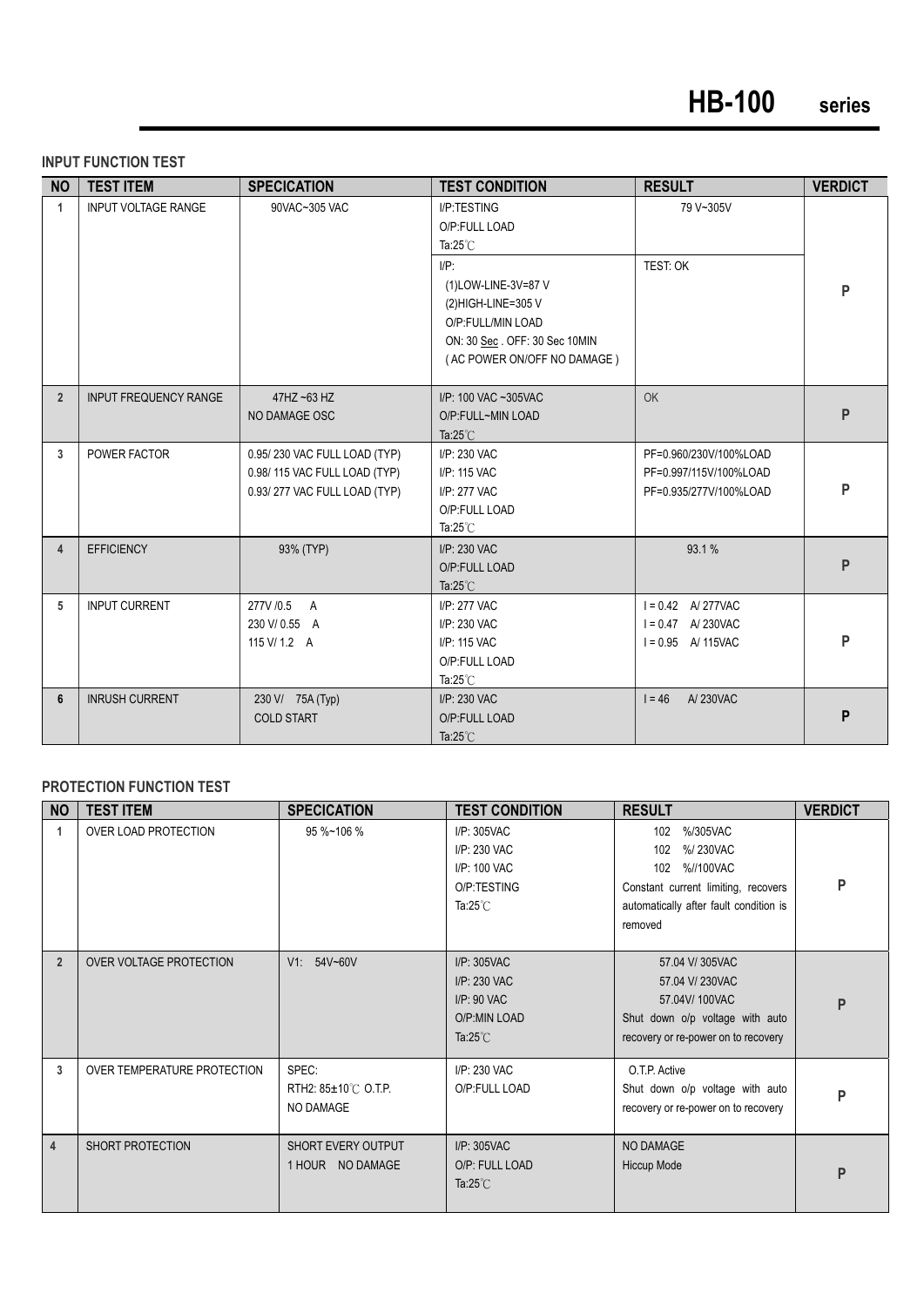#### **COMPONENT STRESS TEST**

| <b>NO</b>      | <b>TEST ITEM</b>                                      | <b>SPECIFICATION</b>                                   | <b>TEST CONDITION</b>                                                                                                                                        | <b>RESULT</b>                                                                | <b>VERDICT</b> |
|----------------|-------------------------------------------------------|--------------------------------------------------------|--------------------------------------------------------------------------------------------------------------------------------------------------------------|------------------------------------------------------------------------------|----------------|
| $\mathbf{1}$   | Power Transistor<br>(D to S) or (C to E) Peak Voltage | Q5 Rated<br>STF13NM50N 12A/500V                        | $I/P$ : High-Line +3V = 308V<br>O/P: (1)Full Load Turn on<br>(2) Output Short<br>(3) Fulll load continue<br>Ta: $25^{\circ}$ C                               | 474<br>$\vee$<br>(1)<br>456<br>$\vee$<br>(2)<br>(3)<br>456<br>$\vee$         | P              |
| 2 <sup>2</sup> | Diode Peak Voltage                                    | Q101<br>Rated<br>YA868C15RSC 30A/150V<br>Q102<br>Rated | I/P: High-Line +3V =308V<br>O/P: (1) Full Load Turn on<br>(2) Output Short<br>(3) Fulll load continue<br>Ta: $25^{\circ}$ C<br>$I/P$ : High-Line +3V = 308 V | $112 \quad V$<br>(1)<br>(2)<br>$10.8$ V<br>108<br>V<br>(3)<br>V<br>$(1)$ 114 | P              |
|                |                                                       | YA868C15RSC 30A/150V                                   | O/P: (1) Full Load Turn on<br>(2) Output Short<br>(3) Fulll load continue<br>Ta: $25^{\circ}$ C                                                              | 11.8<br>$\vee$<br>(2)<br>110<br>$\vee$<br>(3)                                |                |
| 3              | Input Capacitor Voltage                               | C5 Rated:<br>82u/450V 105℃ KXG                         | $I/P$ : High-Line +3V = 308V<br>O/P: (1)Full Load Turn on /Off<br>(2) Min load Turn on /Off<br>(3) Full Load / Min load<br>Change<br>Ta: $25^{\circ}$ C      | 436.8<br>V<br>(1)<br>(2)<br>437.7<br>V<br>437.2<br>$\vee$<br>(3)             | P              |
| $\overline{4}$ | Control IC Voltage Test                               | U 900 Rated<br>L6599AD 8.85V~16V                       | $I/P$ : High-Line +3V = 308V<br>O/P: (1)Full Load Turn on /Off<br>(2) Min load Turn on /Off<br>(3) Full Load / Min load<br>Change<br>Ta: $25^{\circ}$ C      | 12.652 V<br>(1)<br>12.563 V<br>(2)<br>(3)<br>12.366 V                        | P              |
| 5              | P.F.C Transistor<br>(D to S) or (C to E) Peak Voltage | Ratedl<br>Q1<br>STP21NM60N 17A/600V                    | $I/P$ : High-Line +3V = 308 V<br>O/P: (1) Full Load Turn on<br>(2) Output Short<br>(3) Fulll load continue<br>Ta: $25^{\circ}$ C                             | V<br>(1)<br>502<br>V<br>(2)<br>460<br>V<br>(3)<br>458                        | P              |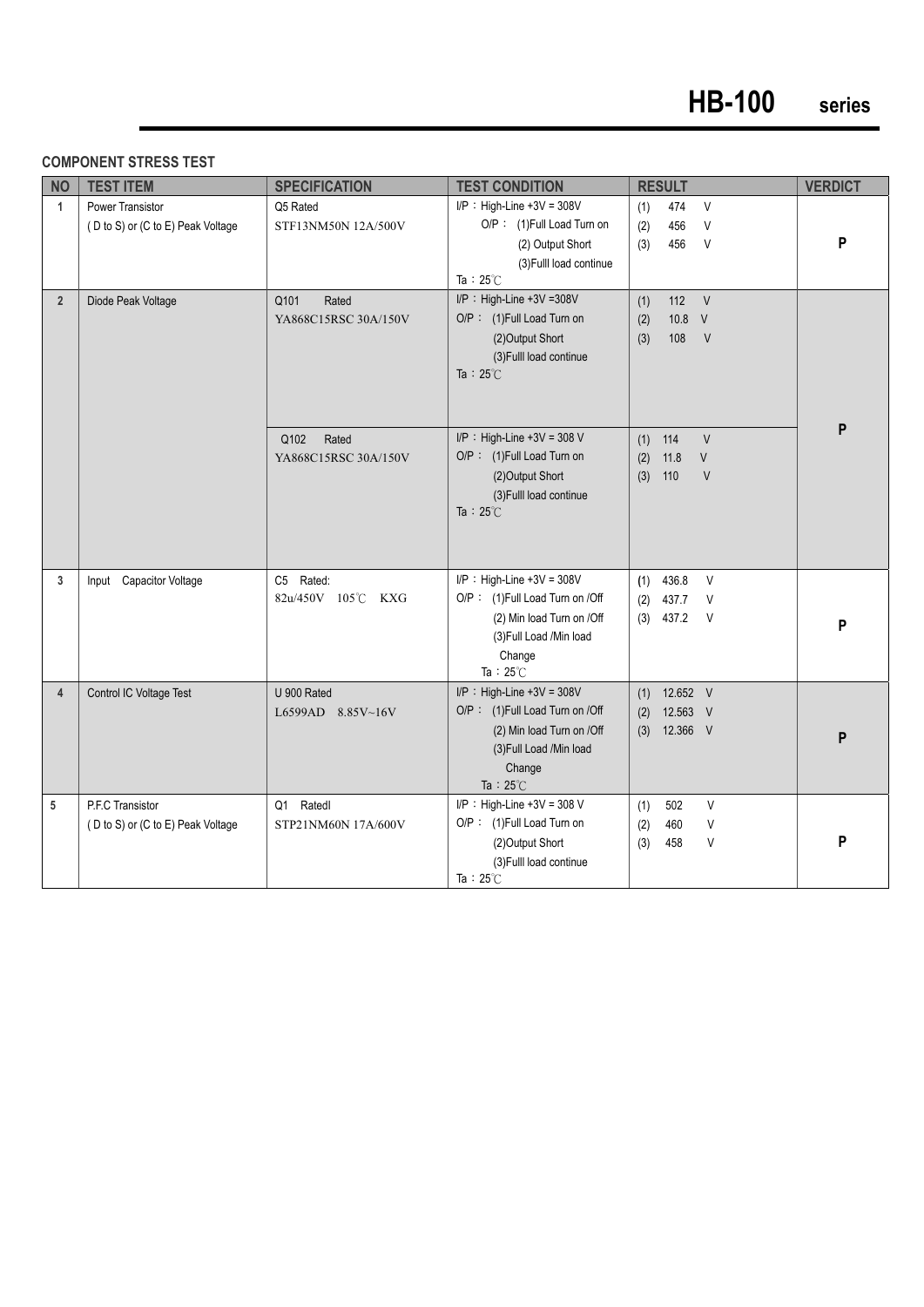#### **SAFETY & EMC TEST**

#### **SAFETY TEST**

| <b>NO</b>      | <b>TEST ITEM</b>            | <b>SPECICATION</b>                                                                               | <b>TEST CONDITION</b>                                                                                                        | <b>RESULT</b>                                                                                     | <b>VERDICT</b> |
|----------------|-----------------------------|--------------------------------------------------------------------------------------------------|------------------------------------------------------------------------------------------------------------------------------|---------------------------------------------------------------------------------------------------|----------------|
| 1              | <b>WITHSTAND VOLTAGE</b>    | IEC60950-1<br>I/P-O/P: 3.75KVAC/min<10mA<br>I/P-FG:1.88 KVAC/min<10mA<br>O/P-FG:1.5KVAC/min<10mA | I/P-O/P: 4 KVAC/min<br>I/P-FG: 2.256KVAC/min<br>O/P-FG: 1.8 KVAC/min<br>Ta: $25^{\circ}$ C                                   | I/P-O/P: 2.723<br>mA<br>$I/P-FG: 2.452$<br>mA<br>O/P-FG:3.67<br>mA<br>NO DAMAGE                   | P              |
| $\overline{2}$ | <b>ISOLATION RESISTANCE</b> | $I/P$ -O/P:500VDC>100M $\Omega$<br>I/P-FG: 500VDC>100M $\Omega$<br>O/P-FG:500VDC>100M $\Omega$   | $I/P-O/P$ :<br>500<br><b>VDC</b><br>$I/P-FG$ :<br>500<br><b>VDC</b><br>$O/P-FG$ :<br>500<br><b>VDC</b><br>Ta: $25^{\circ}$ C | $G\Omega$<br>$I/P$ -O/P: 30<br>$I/P-FG: 30$<br>$G \Omega$<br>O/P-FG: 30<br>$G\Omega$<br>NO DAMAGE | P              |
| 3              | <b>GROUNDING CONTINUITY</b> | IEC60950-1<br>FG(PE) TO CHASSIS<br>OR TRACE < 100<br>$m\Omega$                                   | 2min<br>40A<br>Ta: $25^{\circ}$ C                                                                                            | 11<br>$m\Omega$                                                                                   | P              |
| 4              | <b>LEAKAGE CURRENT</b>      | IEC60950-1<br>$< 0.75$ mA / 240VAC                                                               | I/P: 240 VAC<br>O/P:Min LOAD<br>Ta: $25^{\circ}$ C                                                                           | L-FG: 0.22<br>mA<br>N-FG:0.22<br>mA                                                               | P              |
| 5              | <b>APPROVAL</b>             | TUV: Certificate NO : E334940<br>UL: File NO : R50185176                                         |                                                                                                                              |                                                                                                   | P              |

#### **E.M.C TEST**

| <b>NO</b>      | <b>TEST ITEM</b>  | <b>SPECICATION</b>                                             | <b>TEST CONDITION</b>                                                                   | <b>RESULT</b>                        | <b>VERDICT</b> |
|----------------|-------------------|----------------------------------------------------------------|-----------------------------------------------------------------------------------------|--------------------------------------|----------------|
| 1              | <b>HARMONIC</b>   | EN61000-3-2<br><b>CLASS A</b><br>CLASS C                       | I/P: 240VAC/50HZ<br>LOAD:LED/ELECTRONIC LOAD<br>O/P:100%/50% LOAD<br>Ta: $25^{\circ}$ C | <b>PASS</b>                          | P              |
| $\overline{2}$ | <b>CONDUCTION</b> | EN55022 EN55015<br><b>CLASS B</b>                              | I/P: 230 VAC (50HZ)<br>O/P:FULL/50% LOAD<br>Ta: $25^{\circ}$ C                          | <b>PASS</b><br>Test by certified Lab | P              |
| 3              | <b>RADIATION</b>  | EN55022 EN55015<br><b>CLASS B</b>                              | I/P: 230 VAC (50HZ)<br>O/P:FULL LOAD<br>Ta: $25^{\circ}$ C                              | <b>PASS</b><br>Test by certified Lab | P              |
| 4              | E.S.D             | EN61000-4-2<br><b>INDUSTRY</b><br>AIR:8KV / Contact:4KV        | I/P: 230 VAC/50HZ<br>O/P:FULL LOAD<br>Ta: $25^{\circ}$ C                                | CRITERIA A                           | P              |
| 5              | E.F.T             | EN61000-4-4<br><b>INDUSTRY</b><br><b>INPUT: 2KV</b>            | I/P: 230 VAC/50HZ<br>O/P:FULL LOAD<br>Ta: $25^{\circ}$ C                                | CRITERIA A                           | P              |
| 6              | <b>SURGE</b>      | IEC61000-4-5<br><b>INDUSTRY</b><br>$L-N$ :2 $KV$<br>L,N-PE:4KV | I/P: 230 VAC/50HZ<br>O/P:FULL LOAD<br>Ta: $25^{\circ}$ C                                | CRITERIA A                           | P              |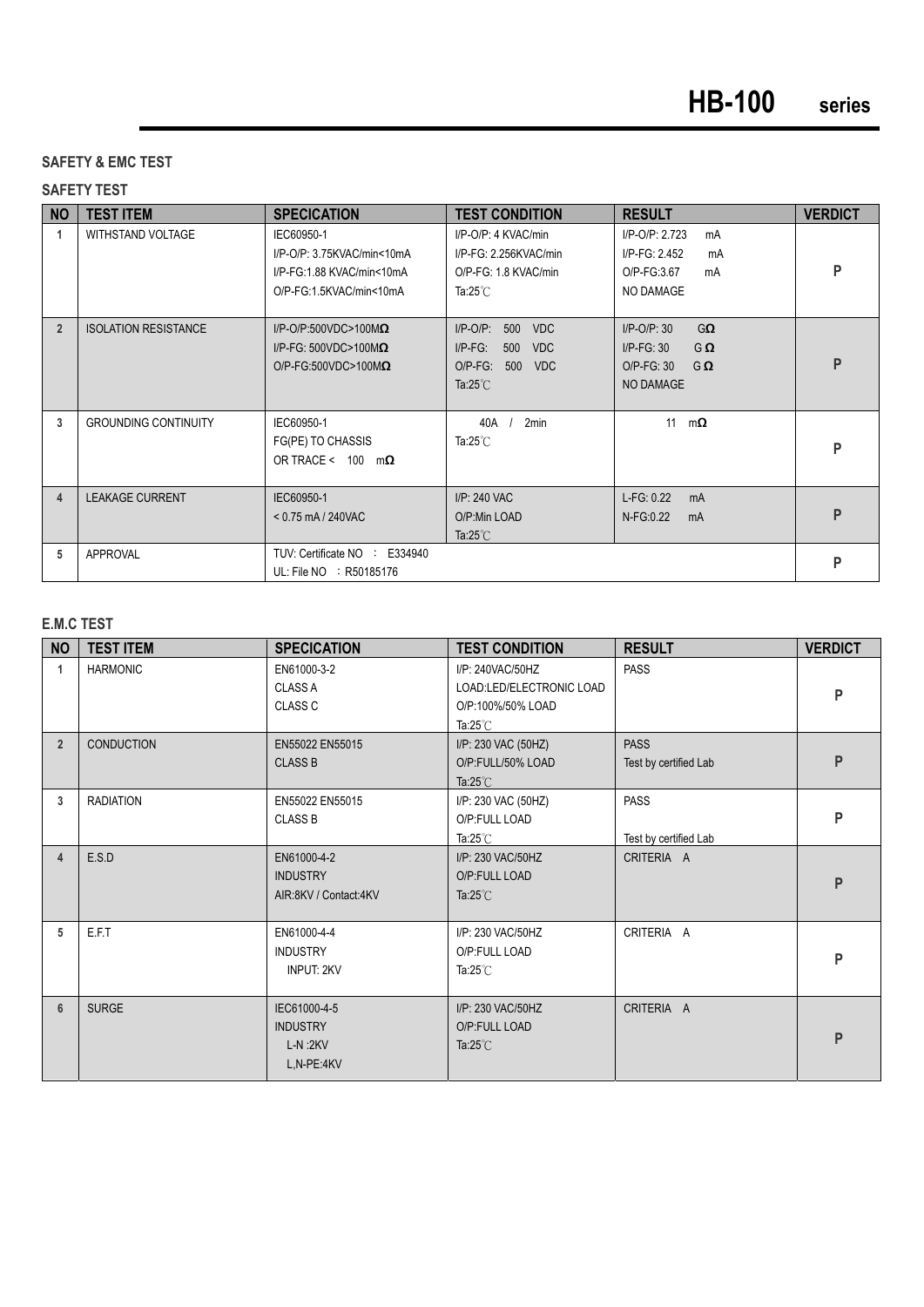# **HB-100 series**

#### **Reliability Test**

| <b>NO</b>      | <b>TEST ITEM</b>         |                                                                           | <b>SPECIFICATION</b>                                              |  | <b>TEST CONDITION</b>                                              |                      | <b>RESULT</b> |                           |  | <b>VERDICT</b> |
|----------------|--------------------------|---------------------------------------------------------------------------|-------------------------------------------------------------------|--|--------------------------------------------------------------------|----------------------|---------------|---------------------------|--|----------------|
| $\mathbf{1}$   | TEMPERATURE RISE TEST    | MODEL: HB-100-48                                                          |                                                                   |  |                                                                    |                      |               |                           |  |                |
|                |                          | 1. ROOM AMBIENT BURN-IN: 2.5 HRS                                          |                                                                   |  |                                                                    |                      |               |                           |  |                |
|                |                          | I/P: 230VAC O/P: FULL LOAD Ta=30.7 °C                                     |                                                                   |  |                                                                    |                      |               |                           |  |                |
|                |                          | 2. HIGH AMBIENT BURN-IN: 5.5 HRS<br>I/P: 230VAC O/P: FULL LOAD Ta=60.7 °C |                                                                   |  |                                                                    |                      |               |                           |  |                |
|                |                          |                                                                           |                                                                   |  |                                                                    |                      |               |                           |  |                |
|                |                          |                                                                           |                                                                   |  |                                                                    |                      |               | ROOM AMBIENT HIGH AMBIENT |  |                |
|                |                          | <b>NO</b>                                                                 | Position                                                          |  | P/N                                                                | Ta= 30.7 $\degree$ C |               | Ta= 60.7 $^{\circ}$ C     |  |                |
|                |                          | $\mathbf{1}$                                                              | BD <sub>1</sub>                                                   |  | 4A/800V GLASS GBU408                                               | 46.8°C               |               | 74.8°C                    |  |                |
|                |                          | $\overline{2}$                                                            | Q <sub>1</sub>                                                    |  | IRFB20N50K 20A/500V                                                | 48.1°C               |               | 76.1°C                    |  |                |
|                |                          | 3                                                                         | L2                                                                |  | TF2072                                                             | 48.8°C               |               | 76.8°C                    |  |                |
|                |                          | $\overline{4}$                                                            | Q <sub>5</sub>                                                    |  | STF13NM50N 12A/500V                                                | 48.2°C               |               | 76.2°C                    |  |                |
|                |                          | 5                                                                         | D <sub>2</sub><br>RTH <sub>2</sub>                                |  | BYV29X-600 7A/600V<br>$1/2W$ 200KΩ 1%                              | 48.8°C<br>46.3°C     |               | 76.8°C<br>74.3°C          |  | P              |
|                |                          | 6                                                                         |                                                                   |  | 82u/450V 10Kh 105°C 18*30                                          |                      |               |                           |  |                |
|                |                          | $\overline{7}$                                                            | C <sub>5</sub>                                                    |  | KXG                                                                | $45.5^{\circ}$ C     |               | 73.5°C                    |  |                |
|                |                          | 8                                                                         | T1                                                                |  | TF2073                                                             | 49.3°C               |               | 77.3°C                    |  |                |
|                |                          | 9                                                                         | Q101                                                              |  | IRFB3607PBF 80A/75V                                                | 47.4°C               |               | 75.4℃                     |  |                |
|                |                          | 10                                                                        | D <sub>9</sub>                                                    |  | BYV26EGP 1A/1KV                                                    | 47.0°C               |               | 75.0°C                    |  |                |
|                |                          | 11                                                                        | C102                                                              |  | 680u/35V UL10Kh 10*23 ZLH                                          | 45.3°C               |               | 73.3°C                    |  |                |
|                |                          | $12 \overline{ }$                                                         | C <sub>201</sub>                                                  |  | 47u/50V UL10Kh 6.3*11 YXM                                          | 46.3°C               |               | 74.3°C                    |  |                |
|                |                          | 13                                                                        | C38<br>U900                                                       |  | 100u/25V UL10Kh 6.3*11 YXM<br>PWM L6599AD                          | 48.2°C<br>47.4°C     |               | 76.2°C<br>75.4°C          |  |                |
|                |                          | 14                                                                        | U1                                                                |  | <b>NCP1608B</b>                                                    | 49.4°C               |               | 77.4°C                    |  |                |
|                |                          | 15                                                                        |                                                                   |  |                                                                    |                      |               |                           |  |                |
| $2^{\circ}$    | OVER LOAD BURN-IN TEST   | NO DAMAGE                                                                 |                                                                   |  | $I/P$ : 305 VAC                                                    |                      | TEST: OK      |                           |  |                |
|                |                          | 1 HOUR (MIN)                                                              |                                                                   |  | O/P: O/P SHORT TEST                                                |                      |               |                           |  |                |
|                |                          |                                                                           |                                                                   |  | Ta : $25^{\circ}$ C                                                |                      |               |                           |  | P              |
|                |                          |                                                                           |                                                                   |  |                                                                    |                      |               |                           |  |                |
| 3              | LOW TEMPERATURE          |                                                                           | TURN ON AFTER 2 HOUR                                              |  | I/P: 305VAC/230 VAC/100VAC                                         |                      | TEST: OK      |                           |  |                |
|                | TURN ON TEST             |                                                                           |                                                                   |  | O/P: 95% LOAD                                                      |                      |               |                           |  | P              |
|                |                          |                                                                           |                                                                   |  | Ta= -40 $°C$                                                       |                      |               |                           |  |                |
| $\overline{4}$ | <b>HIGH HUMIDITY</b>     |                                                                           | AFTER 12 HOURS                                                    |  | $I/P$ : 305 VAC                                                    |                      | TEST: OK      |                           |  |                |
|                | <b>HIGH TEMPERATURE</b>  | IN CHAMBER ON                                                             |                                                                   |  | O/P: 95%                                                           |                      |               |                           |  |                |
|                | <b>HIGH VOLTAGE</b>      | CONTROL 60 °C                                                             |                                                                   |  | Ta= 60 $^{\circ}$ C                                                |                      |               |                           |  | P              |
|                | TURN ON TEST             | NO DAMAGE                                                                 |                                                                   |  | HUMIDITY= 95 %R.H                                                  |                      |               |                           |  |                |
| 5              | TEMPERATURE              | $+0.03\%$ (0~50°C)                                                        |                                                                   |  | I/P: 230 VAC                                                       |                      |               | $\pm$ 0.002 %(0~50°C)     |  |                |
|                | COEFFICIENT              |                                                                           |                                                                   |  | O/P: FULL LOAD                                                     |                      |               |                           |  |                |
|                |                          |                                                                           |                                                                   |  |                                                                    |                      |               |                           |  | P              |
|                |                          |                                                                           |                                                                   |  |                                                                    |                      |               |                           |  |                |
| $6\phantom{1}$ | STORAGE TEMPERATURE TEST |                                                                           | 1. Thermal shock Temperature : $-45^{\circ}$ C ~ +90 $^{\circ}$ C |  |                                                                    |                      | OK            |                           |  |                |
|                |                          |                                                                           | 2. Temperature change rate : 25°C / MIN                           |  |                                                                    |                      |               |                           |  |                |
|                |                          |                                                                           |                                                                   |  | 3. Dwell time low and high temperature : 30 MIN/EACH               |                      |               |                           |  | P              |
|                |                          |                                                                           | 4. Total test cycle: 5 CYCLE                                      |  |                                                                    |                      |               |                           |  |                |
|                |                          |                                                                           | 5. Input/Output condition: STATIC                                 |  |                                                                    |                      |               |                           |  |                |
| $\overline{7}$ | THERMAL SHOCK TEST       |                                                                           | 1. Thermal shock Temperature : $-35^{\circ}$ C ~ +65 $^{\circ}$ C |  |                                                                    |                      | OK            |                           |  |                |
|                |                          |                                                                           | 2. Temperature change rate : 25°C / MIN                           |  |                                                                    |                      |               |                           |  |                |
|                |                          |                                                                           |                                                                   |  | 3. Dwell time low and high temperature : 30 MIN/EACH               |                      |               |                           |  | P              |
|                |                          |                                                                           | 4. Total test cycle: 10 CYCLE                                     |  |                                                                    |                      |               |                           |  |                |
|                |                          |                                                                           |                                                                   |  | 5. Input/Output condition: 230VAC/Full Load TURN ON/58 'SEC.; TURN |                      |               |                           |  |                |
|                |                          | OFF/2SEC.                                                                 |                                                                   |  |                                                                    |                      |               |                           |  |                |